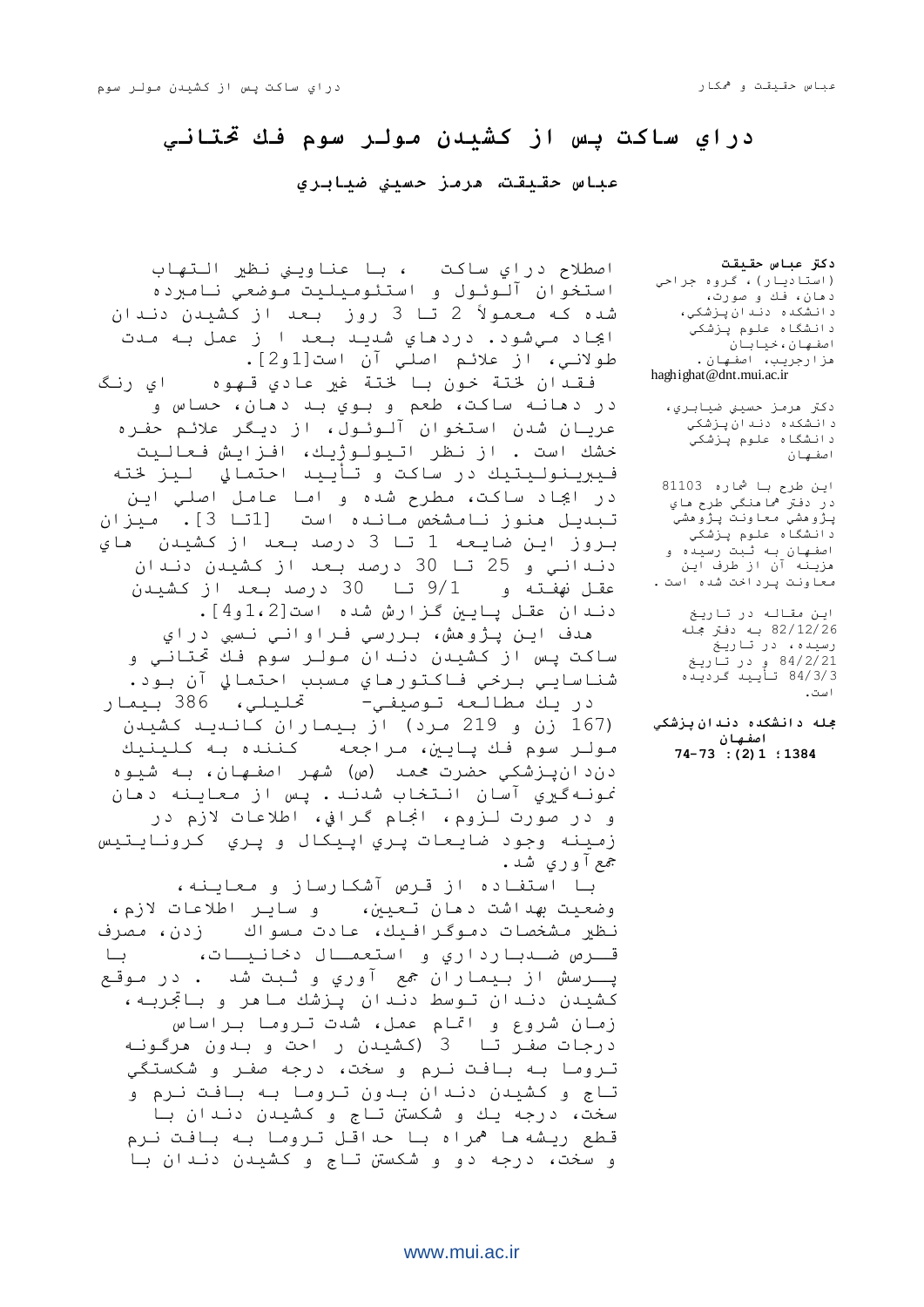قطع ريشه ها <sup>ه</sup>مراه با آسيب به بافت نرم و سخت، درجه سوم) و عوارض حين كشيدن دندان ثبت گرديد. براي تمام بيماران، در مورد نشانه ها و علائم خاص دراي ساكت، آموزش های لازم ارائه و ثزاي ٍزاجؼٔ جمذد (3 روز بعد ) تـوصيه هاي لازم انجام شد . پس از مراجعه، بيماران از نظر علائم دراي ساكت بررسي و در صورت لـزوم، درمان هاي لازم انجام گرديـد . اطلاعات جمع آوري شده، با روش،هاي آمار توصيفي و آزمون ججذور کاي تحليل شد. ِّمفت و نيم درصـد (29 نفـر ) از بيمـاران شامـل 17 نفــر زن (2/2 درصــد ) و 12 نفــر مــرد (5/5 درصد) دچار دراي ساكت شـــدند اما تفاوت در دو جنس معني‹ار نبود . فراواني نسبي دراي ساكت در زنان مصرفكننده قرص ضدبارداري 36/4 درصد (4 نفر از يازده نفر أو در خانم هايي كه قرص مصرف نميكردنـد 8/3 درصد (13 نفر از 156 نفر) بود که تفاوت آنها  $\mu$ دار بود (003/003). وبن زمان خارج كردن دندان و ايجاد دراي ساكت، ارتباط معنى دار وجود داشت (001/001). ساير يافته ها نشان داد كه فراوانّي نسبي دراي ساكت براساس درجه بندي شدت تروماي حين كشيدن دندان (به درجات صفر، يك، دو و سه)، به ترتيب: 6، 23/5، 12/5 و 100 درصد بود که تفاوت بين تمام موارد، و ارتباط بين شدت تـروما و فراواني دراي ساكت نيز معني دار بود . فراواني دراي ساكت در افراد دچار پري كرونايتيس 14/1 درصد (9 نفر از 64 نفر ) و در افـراد غير مـبـتلا بـه پـري كـرونـايـتيس 6/2 درصد (20 نفر از 322 نفر ) بود (0/05).4×1بير اطلاعات نشان داد که فراواني دراي ساکت در مردان سيگاري 7/3 درصد (6 نفر از 83 نـفـر ) و در مـردان غير سيگاري 4/4 درصد (6 نفر از 136 نفر) است كه ايِن تفاوت معنى دار بـود (005/P<0). فـراوانـي دراي ساكت با ضايعات پري اپيكال ارتباط معنىدار نشان نداد. نتايـج اين پـژوهش نـشان داد كه ارتباط قابل توجهي بين زمان خارج كردن دندان و شدت تروماي وارد شده، وجود عفـونت مـزمـن (پري كرونايتيس )، مصرف قرص ضدبارداري و کشيدن سيگار در بعضي از گروه هاي سني با فراواني دراي ساكت وجود دارد . فراواني دراي ساكت در زنان بيشتر از مردان بود كه تا حدي مي توان علت آن را در مصرف قرص ضد بارداري جستجو كرد. تحقيقات انجام شده نيز مـؤيـد <sup>ه</sup>مين واقـعيت است و نشان دهنده ارتباط نزديك بن میزان استروژُن خُون و فعالیت فيبرينوليتيك پلاسما است[4تا6]. زمان خارج ساختن دنـدان و شدت تروما از عوامل مؤثر بر ايجاد دراي ساكت مستند . چون خارج ساختن دنـدان ماي مـشكل، زمـان زيادتري ميطلبد و احتمال تروماي وارده زيادتـر است، احتمالاً زمان .<br>خما رج ساختن دنـدان، يـك مـتغير وابسته به شدت تروماست . . نقش اصلی تروما در بروز درای ساکت بعد از کشیدن مای دشوار، مورد بحث است. در تعدادی از مقالات مشابه، تـرومـای زیـاد را مـوجب اخـتلال در مکانيسم <sup>ه</sup>موستاز و ترومبوز مويزگ ماى ديواره ساكت و کامش مقــاومت مــوضعی بـافت دانـستـه انـد که عفــونت را در پـی خــواهد داشت[7و8]. عده ای نیز به این نـتيجه رسيده انـد کـه روش درآوردن دندان و مدت زمان عمل، در صورت رعایت اصول جراحی، عامل مهمی در پاتوژنز درای ساکت محسوب نمیشود [1و2]. ارتباط بين دراي ساكت و يري کرونايـتيس در اين مطالعه با

### [www.mui.ac.ir](http://www.mui.ac.ir)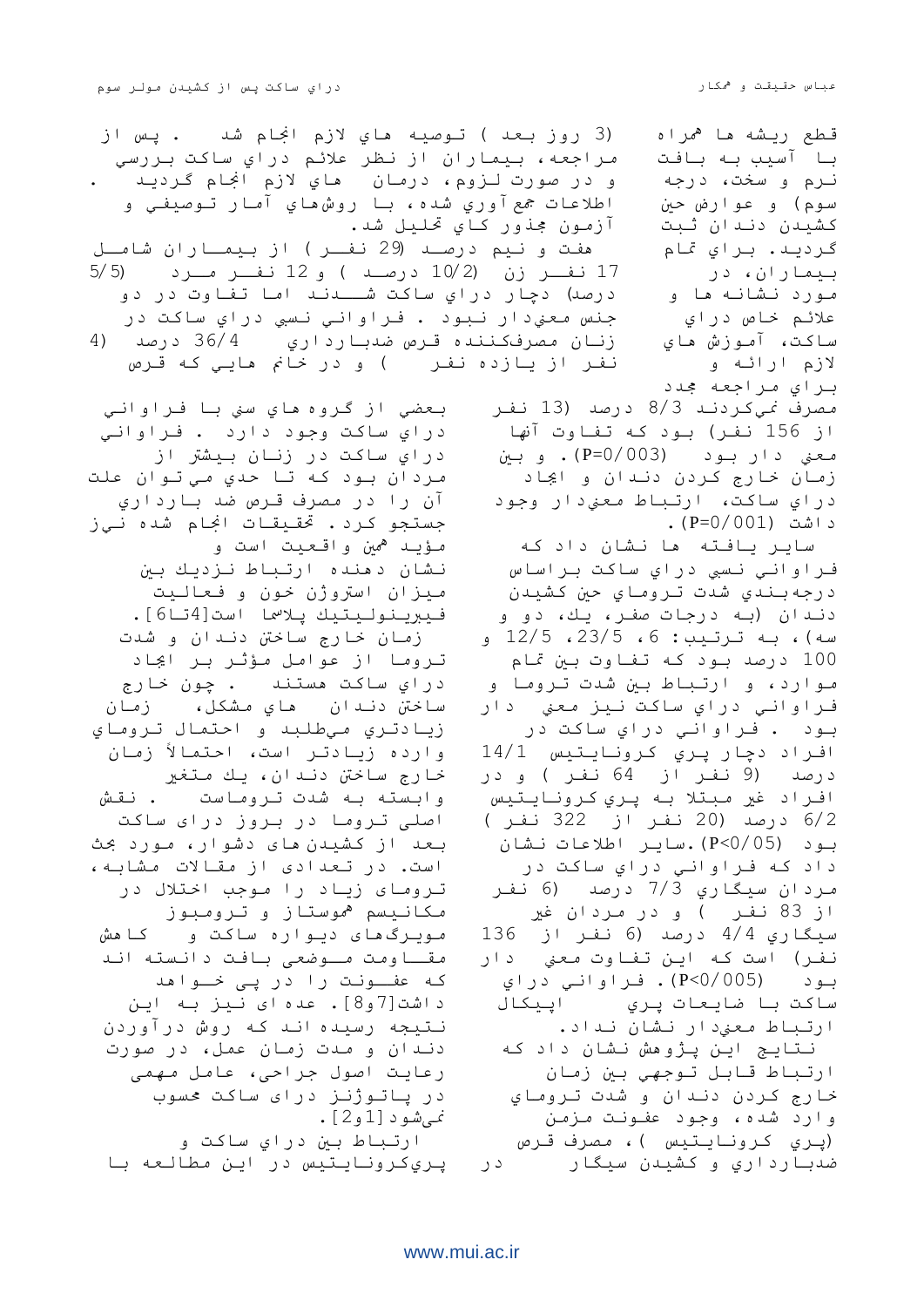پژوهش هاي انجام شده توجيه پنير است . هرچند استفاده از آنتي بيوتيك در موارد زيادي به عنوان پروفيلاكسي توصيه شده است اما کارآيي آن در مواردي مورد ترديد قرار گرفته است[8تا10]. به هر حال، با توجه به پژوهش هاي پيشگفت، رعايت مواردي نظير درمان عفـونت مـزمـن، انـتخاب زمان مناسب از نظر حداقل هورمـون استروژُن (آخریـن هفـتـه سيكل قاعدگي حدود روزهاي 23 تا 28)، خارج نمودن دندان با حداقل تروما و استفاده از كلرهگزيىدينِ براي كاهش دوز مبكروب بي هوازي، در پيشگيري از اين عارضه مؤثر مي باشد . دادن اطلاعات لازم، از جمله استفاده نكردن از ني براي نـوشيدن مـايعات، نـكشيدن سيگار، غرغره نکردن شديد دهان و جلوگيري از ورود غذا به حفره با خوردن با سمت مقابل، و شستشوي ملاع با سرم نمكى ولرم بعد از 24 ساعت به بيمار، احتمال بروز ايِن موقعيت را كامش مي⊂هد.

[www.mui.ac.ir](http://www.mui.ac.ir)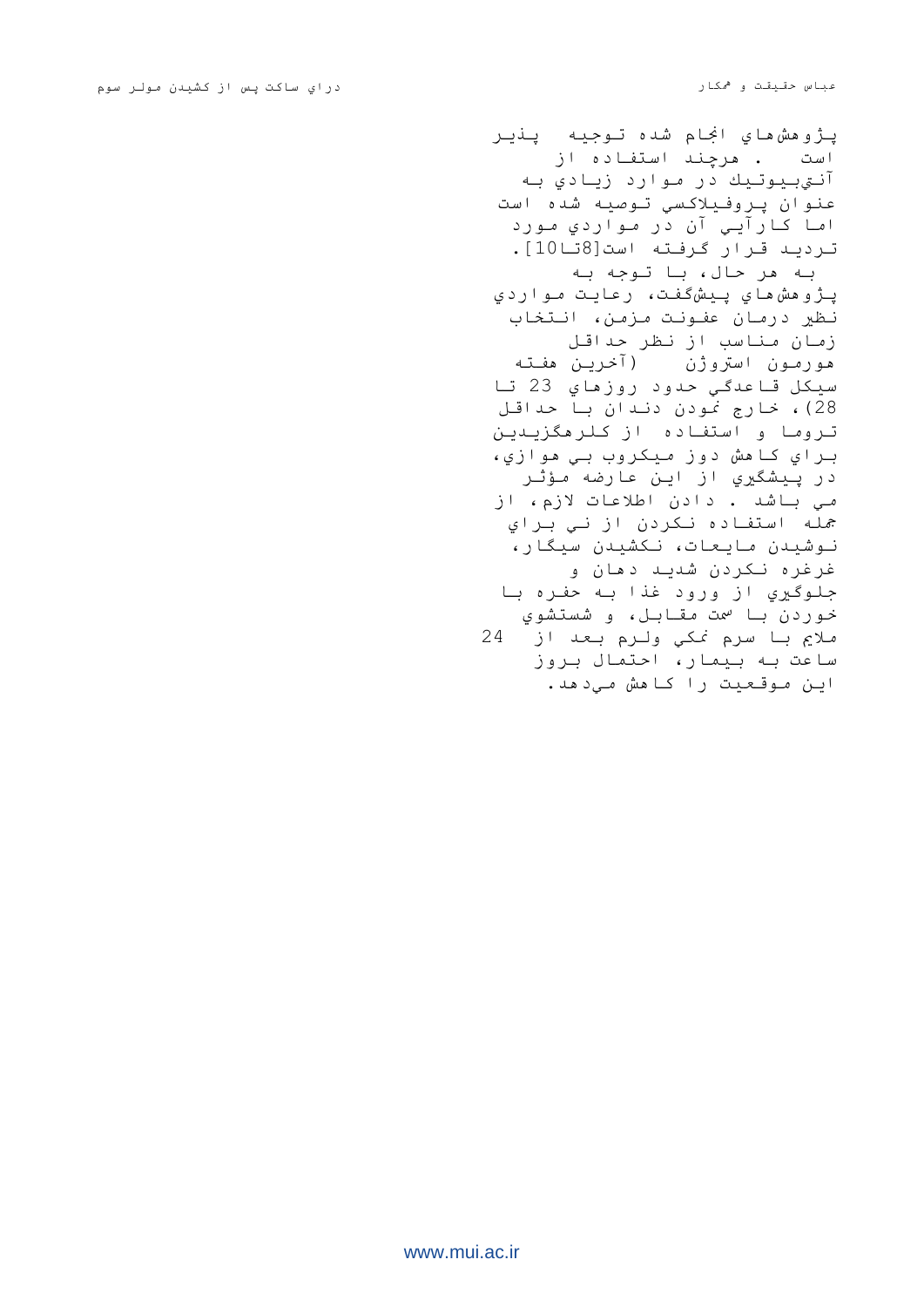## **منابع**

- 1. Awang MN. The etiology of dry socket: a review. Int Dental J 1989; 39(4): 236-40.
- 2. Larsen PE. Alveolar osteitis after surgical removal of impacted mandibular third molars: indentification of the patient at risk. Oral Surgery Oral Med Oral Pathol 1992; 73(4): 393-6.
- 3. Amaratunga NA, Senartne CM. A clinical study of dry socket in Sri Lanka. Br J Oral Maxillofac Surg 1988; 26(5): 410-18.
- 4. Tsirlis AT, Iakovidis DP, Parissis NA. Dry socket: frequency of occurrence after intrailgamentary anesthesia. Quintessence int 1992; 23(8): 575-7.
- 5. Hooley JR, Golden DP. The effect of polylactic acid granules on the incidence of alveolar osteitis after mandibular third molar surgery: a propective randomized study. Oral Surg Oral Med Oral Pathol Oral Radiol Endod 1995; 80(3): 279-83.
- 6. Behs NJ, Makowski G, Shen YH, Hersh EV. Evaluation of topical viscous 2% lidocaine jelly as an adjunct durining the management of alveolar osteitis. J Oral Maxillofac Surg 1995; 53(10): 1140 -44.
- 7.Heasman PA, Jacobs DJ. A c linical investigation into the incidence of dry socket. Br J Oral Maxillofac Surg 1984; 22(2): 115-22.
- 8. Yoshii T, Hamamoto Y, Muraoka S, Furudoi S, Komori T. Difference in postoperative morbidity rates, including infection and dry socket and differences in the healing process after mandibular third molar surgery in patients receiving 1-day of 3-day prophylaxis with lenampicillin. J Infect Chemother 2002; 8(1): 87-93.
- 9. Kupfer SR. Prevention of dry socket with clindamycin. NY State Dent J 1995; 61(6): 30-33.

10. Matocha DL. Postsurgical complications. Emerg Med Clin North Am 2000; 18(3): 549-64.

# **Determining the Relative Frequency of Dry Socket after Mandibular Third Molar Extraction Haghighat A, Hosseini Ziabari H**

#### **Abstract**

*Dry socket is undoubtedly on tne most distressing post operative sequel of teeth extraction. It occurs in spite of the most careful aseptic procedures and regardless of the ability and skills of the surgeon. The purpose of this study was to determin the relative frequency of dry socket after mandibular wisdom teeth extraction and defining the risk factors corresponding to this complication.* 

*This descriptive-analytic study was performed on 386 patients who were candidate for wisdom teeth extraction. A medical history was taken. Some of these patients were found to have a history of smoking and were taking birth control pill. Operation time and trauma during extraction, and the oral hygiene status of patients were recorded. Three days after extraction the patients were recalled and examined for dry socket.*

*The findings revealed the relative frequency of the dry socket was 7.5% (29 patient). Its occurrence was more in females than males, and maximum incidence was in the age between 20- 40. The incidence were related to trauma and duration of extraction, history of smoking and oral contraceptive pills and pericoronitis, and had no specific relation with periapical lesions and oral hygiene.*

*In this study, Similar to other studies, specific relation was found between dry socket and other factors like, smoking and age. But something which was obvious was the close relation of dry socket with the intensity of trauma during extraction.*

**Key words.** Dry socket, Tooth extraction, Third molar.

**Address.** Dr. Abbass Haghighat (Assistanat professor), Department of oral and maxillofacial surgery, School of Dentistry, Isfahan University of Medical Sciences, Isfahan, IRAN. E-mail: haghighat@dnt.mui.ac.ir

Journal of Isfahan Dental School 2005; 1(2): 73-75.